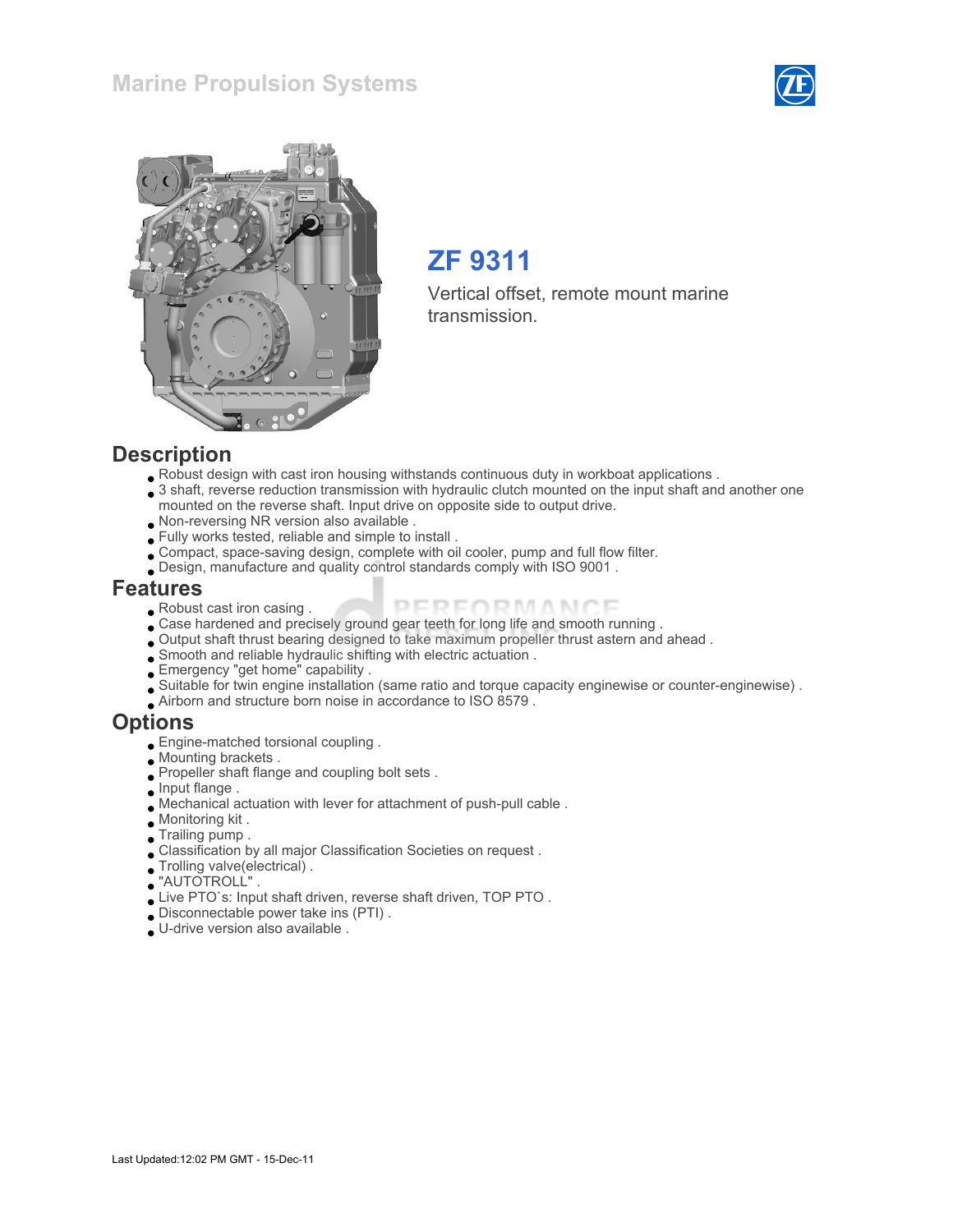

## Light Duty

| <b>RATIOS</b>                      | <b>MAX. TORQUE POWER/RPM</b><br><b>INPUT POWER CAPACITY</b> |      |                                                        |    |    |          |           |            |          |    | MAX.       |
|------------------------------------|-------------------------------------------------------------|------|--------------------------------------------------------|----|----|----------|-----------|------------|----------|----|------------|
|                                    | Nm                                                          | ftlb | kW                                                     | hp | kW | hp       | <b>kW</b> | hp         | kW       | hp | <b>RPM</b> |
|                                    |                                                             |      |                                                        |    |    | 1800 rpm |           | $2000$ rpm | 2100 rpm |    |            |
| $\Box$ 3.538, 3.760*, 3.958, 4.522 | 14325                                                       |      | 10566 1.5000 2.0115 2700 3621 3000 4023 3150 4224 2300 |    |    |          |           |            |          |    |            |
| $\boxed{\blacksquare}$ 5.185*      | 12369                                                       | 9123 | 1.2952 1.7369 2331 3126 2590 3474 2720 3647 2300       |    |    |          |           |            |          |    |            |
| * Special Order Ratio.             |                                                             |      |                                                        |    |    |          |           |            |          |    |            |

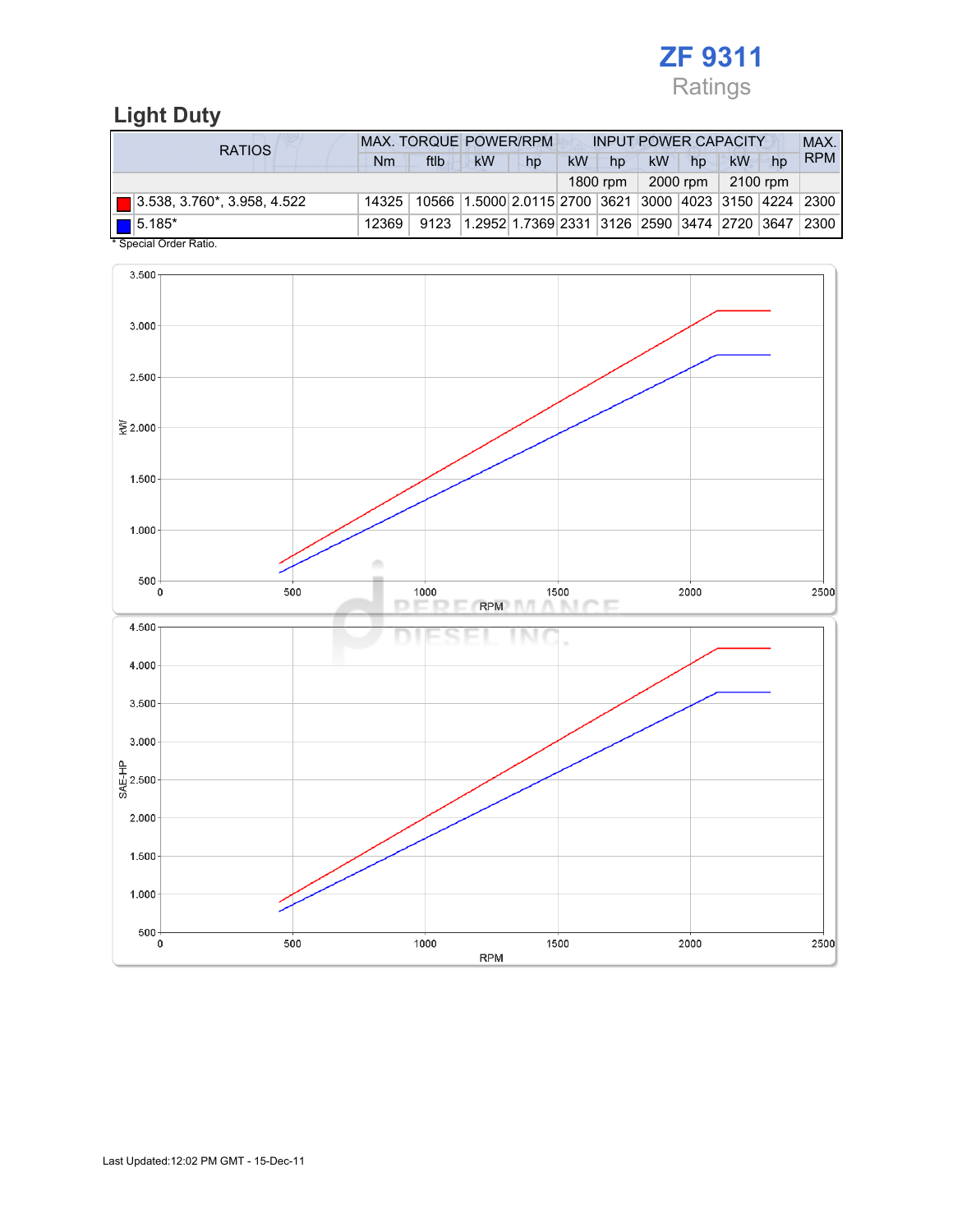

## Medium Duty

| <b>RATIOS</b>               | MAX.<br>POWER/RPM<br><b>INPUT POWER CAPACITY</b><br><b>TORQUE</b> |      |                                                  |                                                  |    |          |    | MAX.<br><b>RPM</b> |    |          |      |
|-----------------------------|-------------------------------------------------------------------|------|--------------------------------------------------|--------------------------------------------------|----|----------|----|--------------------|----|----------|------|
|                             | Nm                                                                | ftlb | kW                                               | hp                                               | kW | hp       | kW | hp                 | kW | hp       |      |
|                             |                                                                   |      |                                                  |                                                  |    | 1600 rpm |    | 1800 rpm           |    | 2000 rpm |      |
| 3.538, 3.760*, 3.958, 4.522 | 13203                                                             |      | 9738 1.3825 1.8540 2212 2966 2489 3337 2765 3708 |                                                  |    |          |    |                    |    |          | 2300 |
| $\blacksquare$ 5.185*       | 11317                                                             | 8347 |                                                  | 1.1850 1.5891 1896 2543 2133 2860 2370 3178 2300 |    |          |    |                    |    |          |      |

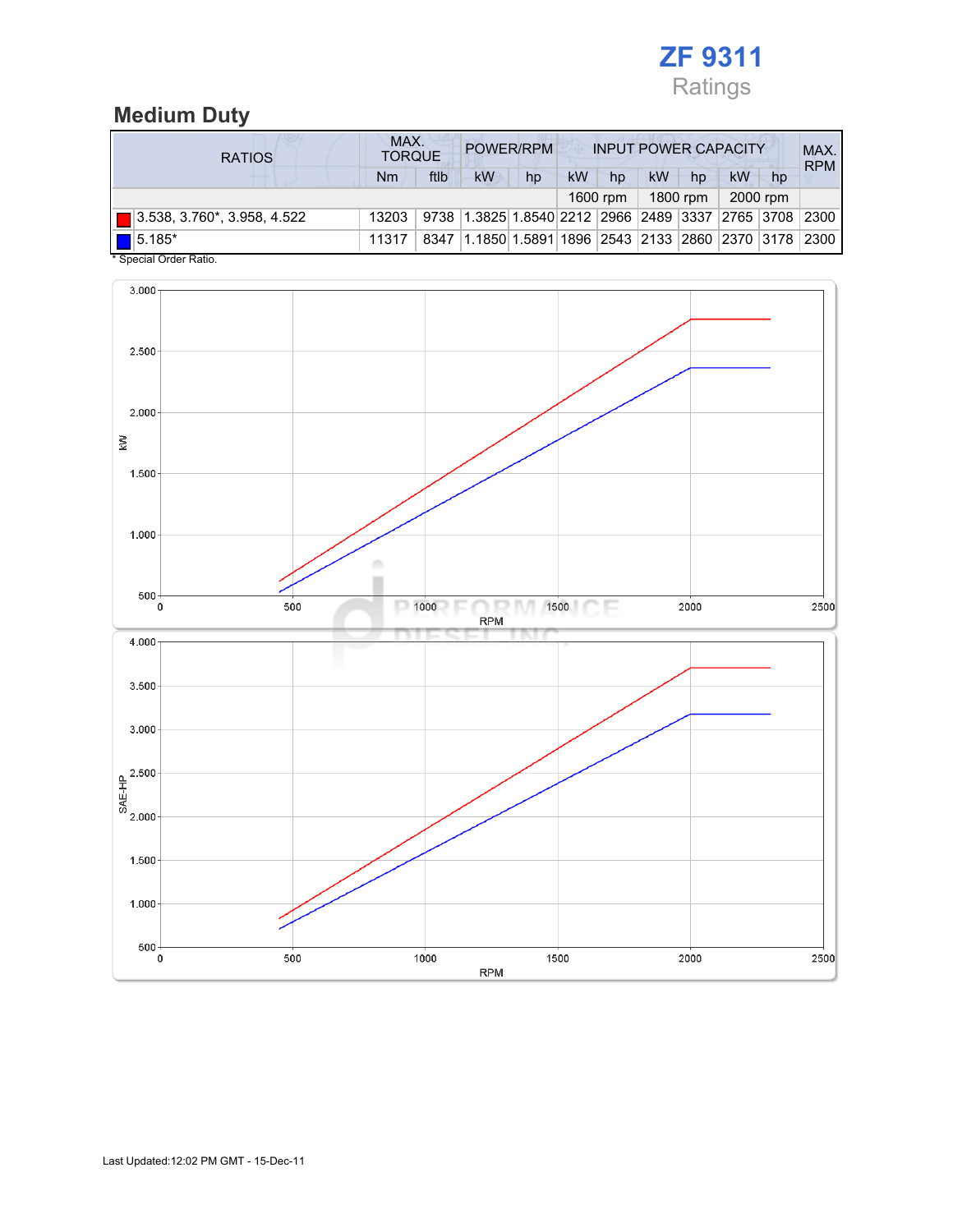

## Continuous Duty

| <b>RATIOS</b>               | MAX.<br>POWER/RPM<br><b>INPUT POWER CAPACITY</b><br><b>TORQUE</b> |      |                                                  |                    |    |            |                  |          |            | MAX.<br><b>RPM</b> |      |
|-----------------------------|-------------------------------------------------------------------|------|--------------------------------------------------|--------------------|----|------------|------------------|----------|------------|--------------------|------|
|                             | Nm                                                                | ftlb | kW                                               | hp                 | kW | hp         | kW               | hp       | kW         | hp                 |      |
|                             |                                                                   |      |                                                  |                    |    | $1200$ rpm |                  | 1600 rpm |            | 1800 rpm           |      |
| 3.538, 3.760*, 3.958, 4.522 | 11651                                                             |      | 8593 1.2200 1.6360 1464 1963 1952 2618 2196 2945 |                    |    |            |                  |          |            |                    | 1800 |
| $\blacksquare$ 5.185*       | 10028                                                             | 7396 |                                                  | 1.0501 1.4081 1260 |    |            | 1690  1680  2253 |          | 1890  2535 |                    | 1800 |

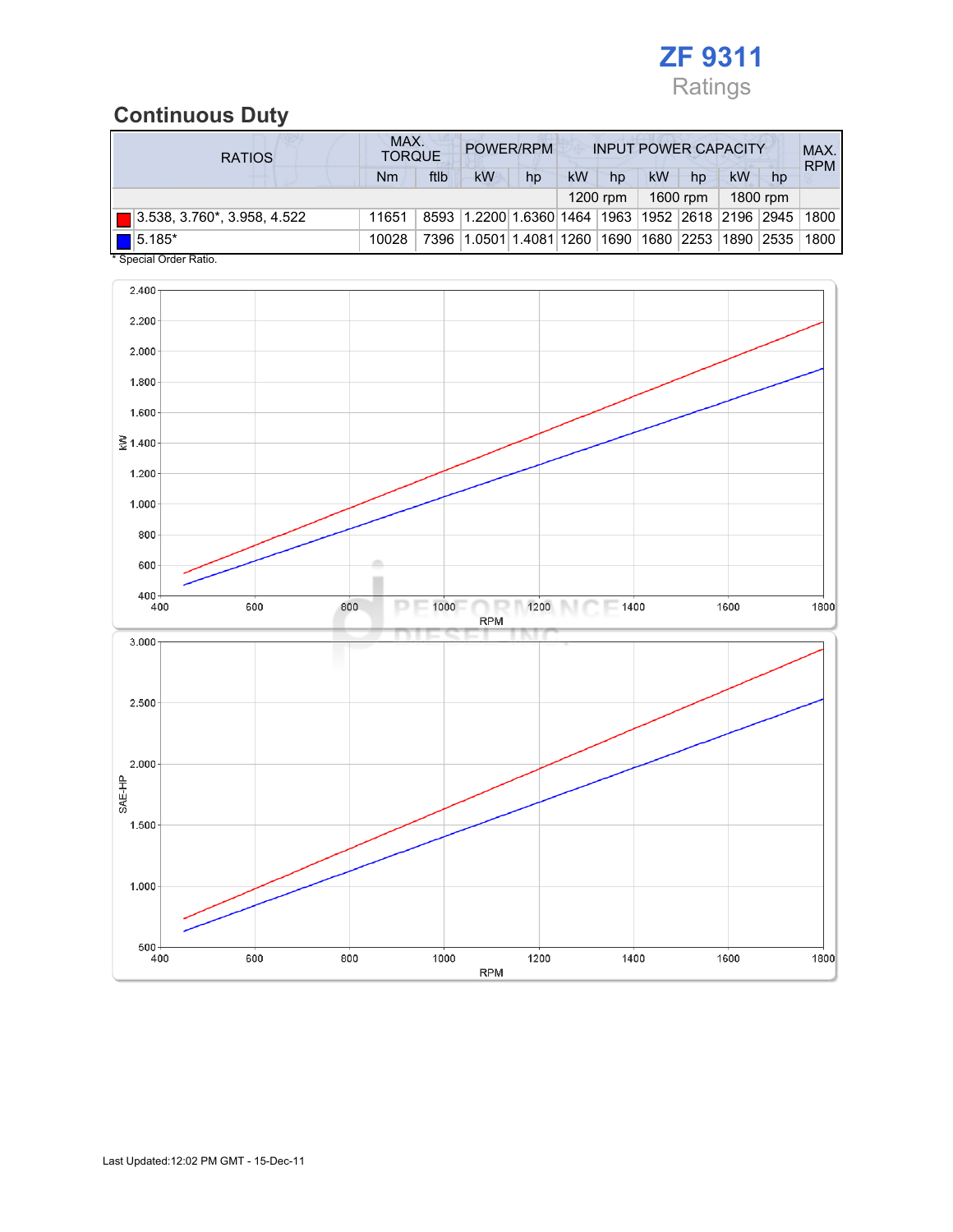## ZF 9311 **Dimensions**





|               |                |                |                | mm (inches)    |                            |                         |            |                          |           |
|---------------|----------------|----------------|----------------|----------------|----------------------------|-------------------------|------------|--------------------------|-----------|
| А             | B <sub>1</sub> | B <sub>2</sub> | H <sub>1</sub> | H <sub>2</sub> |                            |                         | L2         | $L_3$                    | Bell Hsg. |
| 545 (21.5)    | 570 (22.5)     | 570 (22.5)     | 485 (19.1)     | 968 (38.1)     | 897 (35.3)                 | 714 (28.1)   164 (6.46) |            | $\overline{\phantom{a}}$ |           |
|               |                | Weight kg (lb) |                |                | Oil Capacity Litre (US qt) |                         |            |                          |           |
| 2,430 (5,346) |                |                |                |                |                            |                         | 90.0(95.4) |                          |           |
|               |                |                |                |                | $-$ n<br>--                |                         |            |                          |           |

#### Output Coupling Dimensions ìΕ

|    |  |             |  |               |                                                         |     | <b>Bolt Holes</b> |              |
|----|--|-------------|--|---------------|---------------------------------------------------------|-----|-------------------|--------------|
|    |  |             |  |               |                                                         | No. |                   | Diameter (E) |
| mm |  | in mm in mm |  | $\mathsf{In}$ | mm                                                      |     | mm                |              |
|    |  |             |  |               | 435   17.1   385   15.2   330   13.0   45.0   1.77   20 |     | 30.4              | 1.20         |